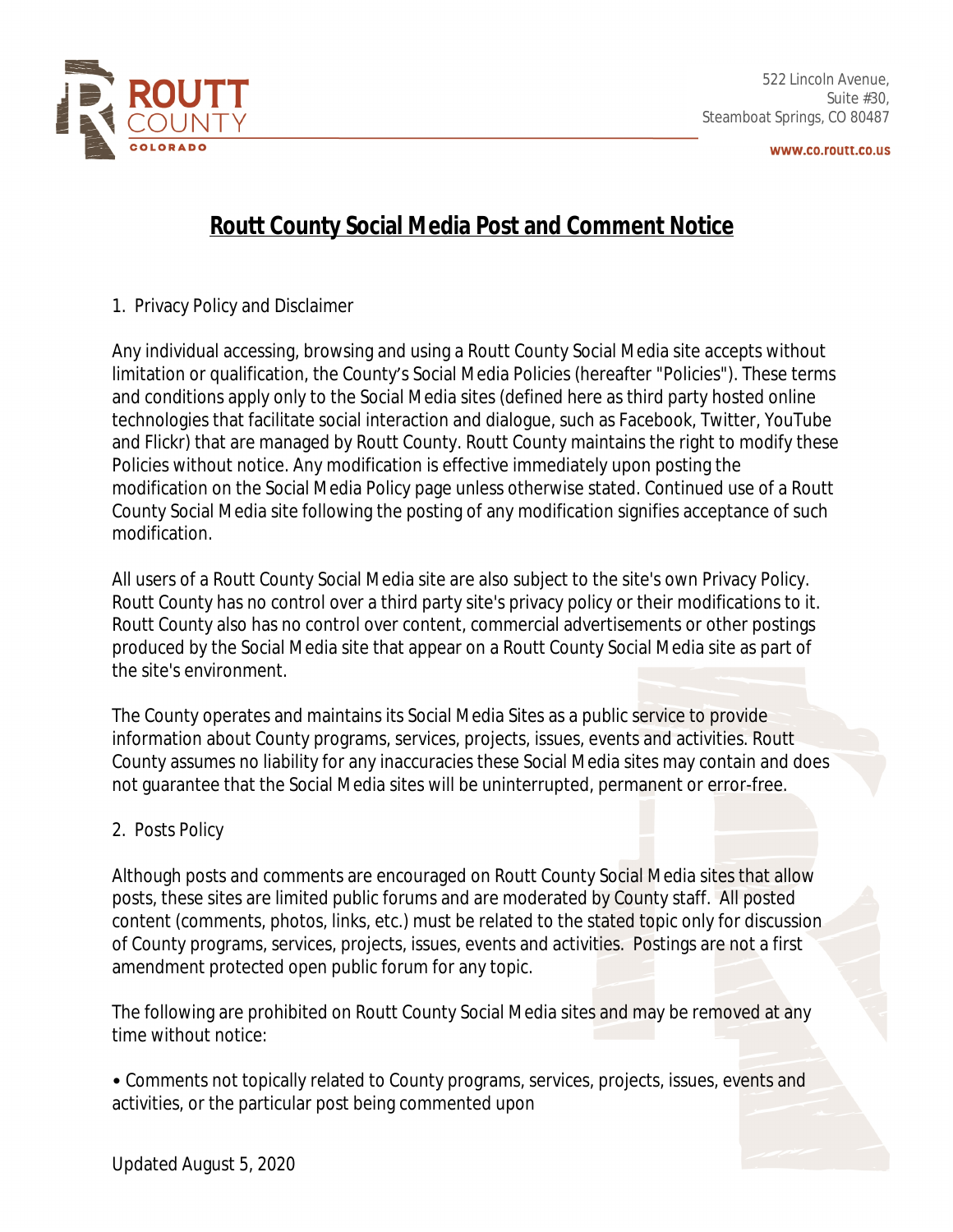

522 Lincoln Avenue, Suite #30, Steamboat Springs, CO 80487

www.co.routt.co.us

- Posts and comments that promote or advertise commercial services, entities or products except as stipulated in County marketing plans and determined by the County to be essential to economic development
- Comments that endorse or oppose any type of religious opinions or activities
- Comments that endorse or oppose political candidates or ballot propositions
- Posts and comments that promote, foster or perpetuate discrimination on the basis of creed, color, race, age, ethnicity, religion, gender, marital status, status with regard to public assistance, national origin, physical or mental disability, gender identity, or sexual orientation
- Posts and comments that include vulgar, offensive, threatening or harassing language,
- personal attacks or unsupported accusations
- Obscene or sexual content or links to obscene or sexual content
- Illegal activity or encouragement of illegal activity
- Information that may tend to compromise the safety or security of the public or public systems
- Content containing confidential or non-public information
- Content that violates a legal ownership interest of any other party
- Anonymous posts

Routt County reserves the right to remove posted content that does not comply with these Policies. All posts and comments uploaded to Routt County Social Media sites that allow posts may be periodically reviewed at Routt County's sole discretion.

Communications made through Routt County Social Media sites in no way constitute a legal or official notice or comment to Routt County (for example, a post or comment that asks for public records will not be considered a public records request).

3. Links and Embedded Content Policy

Routt County may select links to other Social Media sites and outside websites that offer helpful resources for users. Once an individual links to another page or site, the County's Policies no longer apply and you become subject to the policies of that page or site.

Routt County's Social Media sites are intended specifically to share information about County programs, events and services. Routt County is not responsible for the content that appears on these outside links and provides these links as a convenience only. Users should be aware that these external pages and sites and the information found on those pages and sites are not controlled by, provided by or endorsed by Routt County. The County reserves the right to delete links posted by outside individuals that violate the County's Posts Policy at any time without notice.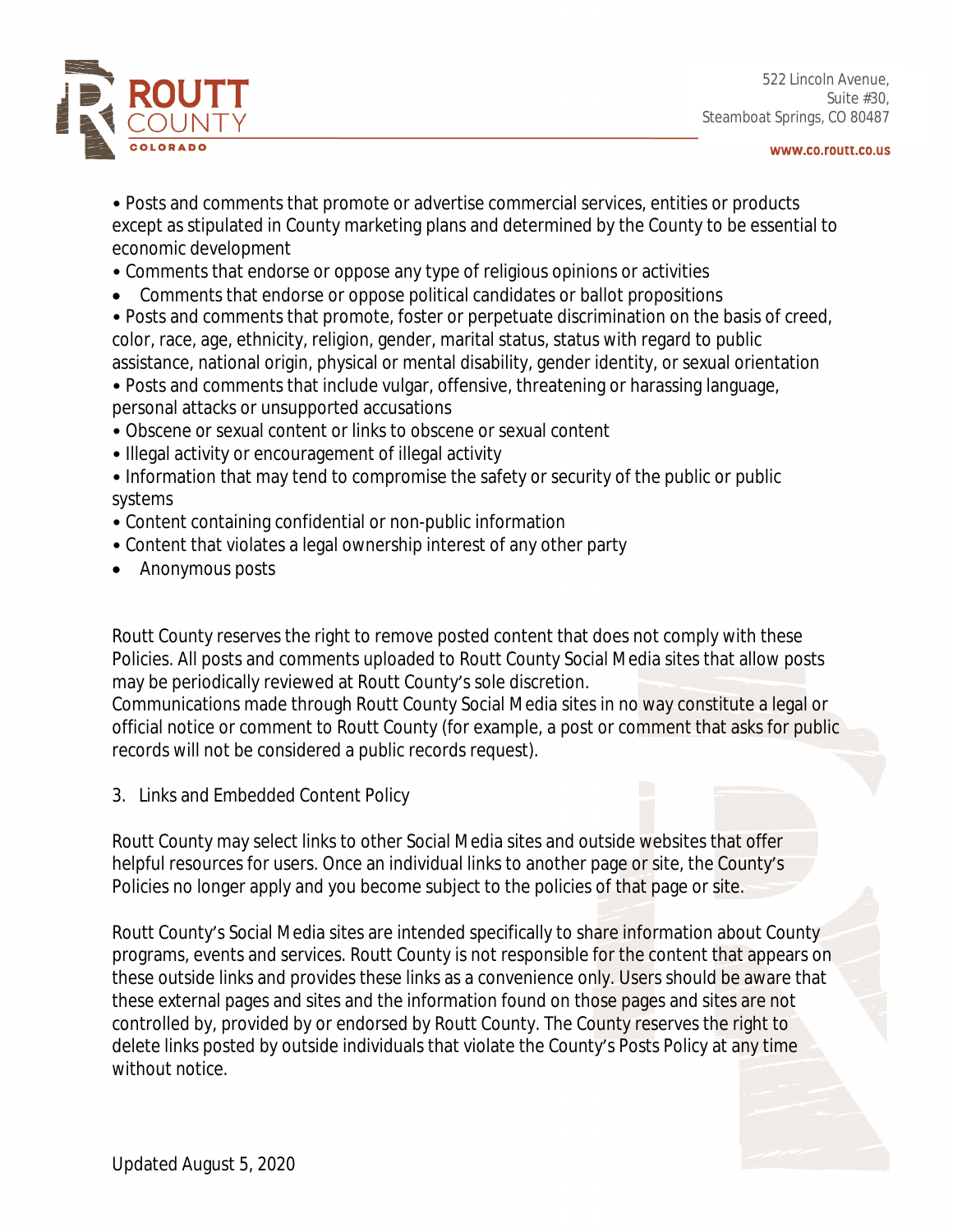

www.co.routt.co.us

It is not necessary to get advance permission to link to Routt County Social Media sites; however, entities and individuals linking to Routt County Social Media sites should not in any way suggest that Routt County has any relationship or affiliation with that organization or that the County endorses, sponsors or recommends the information, products or services of that site.

It is not necessary to get advance permission to embed Routt County Social Media site content; however, entities and individuals embedding content must not present Routt County content as their own or otherwise misrepresent any of the County's Social Media site content. Furthermore, they shall not misinform users about the origin or ownership of Routt County Social Media site content. Embedded content from Routt County Social Media sites should not in any way suggest that Routt County has any relationship or affiliation with that organization or that the County endorses, sponsors or recommends the information, products or services of that site.

## 4. Copyright Policy

All information and materials generated by Routt County and provided on Routt County Social Media sites are the property of Routt County. The County retains copyright on all text, graphic images and other content that was produced by Routt County and found on the page. You may print copies of information and material for your own non-commercial use, provided that you retain the copyright symbol or other such proprietary notice intact on any copyrighted materials you copy. Please include a credit line reading: "credit: Routt County Facebook (or Twitter or YouTube) Page" or "Courtesy of Routt County."

Commercial use of text, County logos, photos and other graphics is prohibited without the express written permission of Routt County. Use of the County logo is prohibited for any nongovernmental purpose. Any person reproducing or redistributing a third party copyright must adhere to the terms and conditions of the third party copyright holder. If you are a copyright holder and you feel that Routt County did not use an appropriate credit line please notify the Board of County Commissioners' Office at **bcc@co.routt.co.us** with detailed information about the circumstances, so that the copyright information can be added or the material in question can be removed.

## 5. Public Comment

Employees and contractors maintaining County sponsored social media sites that permit public comment shall prominently display, or provide a link to, the below Comment Policy on each online page that displays discussion content.